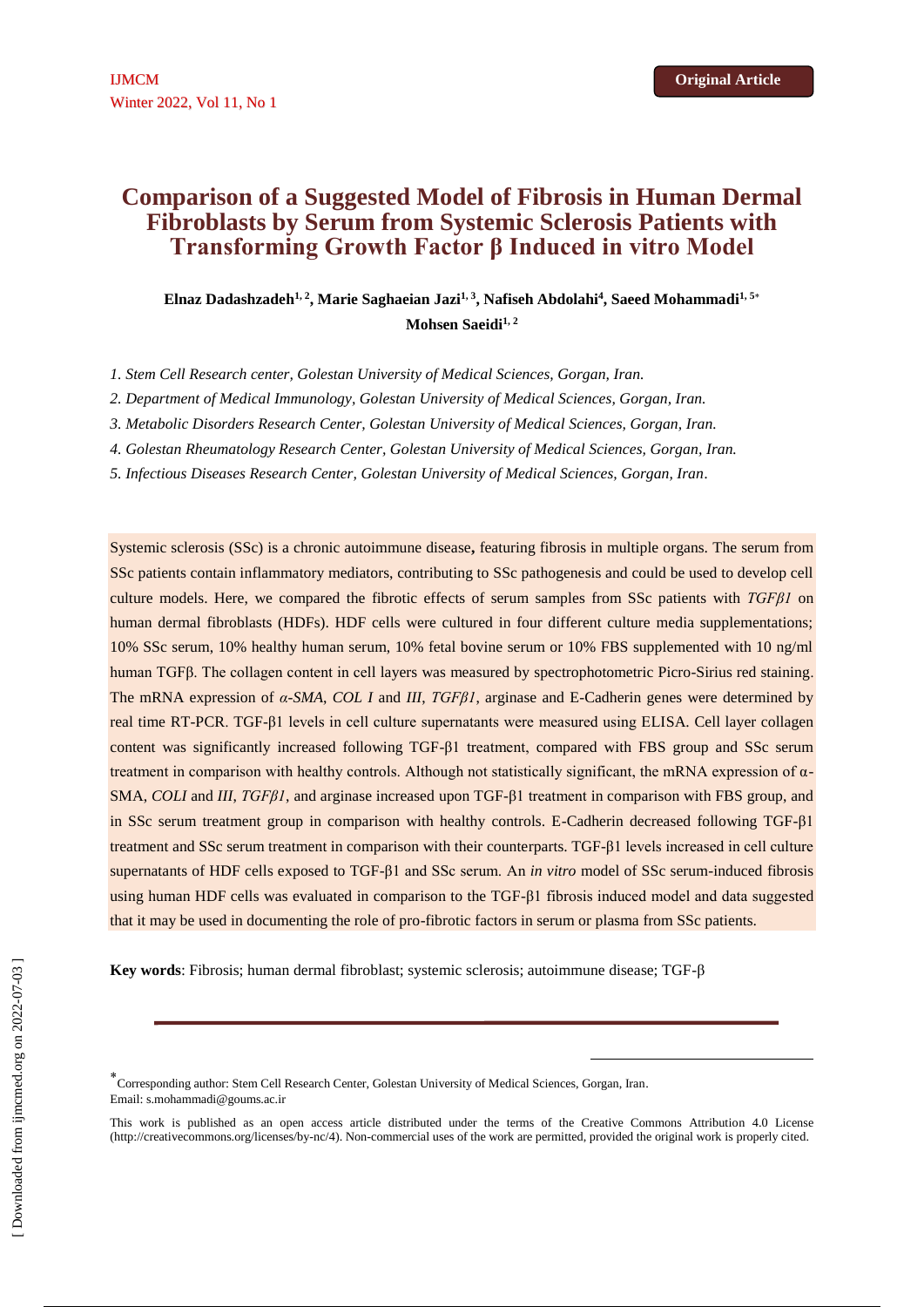Systemic sclerosis (SSc, scleroderma) is an idiopathic, chronic autoimmune disease, *diopathic*, chronic autoimmune disease, characterized by immune system abnormalities including excessive autoantibodies (1) and abnormal inflammatory mediators (2). Typical representatives of SSc are vascular damage, endothelial dysfunction and excessive fibrosis, particularly affecting the skin but may progress to internal organs such as heart and lungs (3). Being more common in women (4), SSc has the highest mortality rate among rheumatic diseases (5). Based on the degree of skin involvement fibrosis, SSc is divided into two types: diffuse cutaneous SSc and limited cutaneous SSc (6).

Despite various suggested hypotheses on the pathogenetic mechanisms in SSc, the relationship between autoimmunity-mediated fibrosis and organ damage is not thoroughly understood. The immune system may promote fibrosis, while fibrosis may reciprocally activate the immune system (7). Sera obtained from SSc patients contain mediators of inflammation which possibly contribute to tissue injury and organ dysfunction (7). Thus, these inflamed serum or plasma could be considered as suitable sources of developing SSc models, either *in vitro*, *ex vivo* or *in vivo* (8).

Fibrosis arises from an imbalance between deposition and removal of extracellular matrix (ECM) components (9), and demonstrates active myofibroblasts producing excessive amounts of ECM proteins, including collagen; both are the hallmarks of SSc (10). Fibrosis occurs at different stages of the disease, depending on the stage of development, it has clinically different progression, and shows a poor response to treatment (3). Examinations of the skin and other internal organs show an increase in fibroblasts, resulting in dense deposits of collagen and other members of the ECM (11). The molecular mechanism of fibrosis in SSc is not fully understood, but extracellular and intracellular stimuli and processes, such as disturbing the balance of the ECM components, and

overexpression of ECM proteins, especially collagens and fibronectin, play the most significant role (9).

Many pro-fibrotic cytokines, which were increased in SSc patients, are involved in the development and progression of fibrosis-associated SSc, including transforming growth factor (TGF) β1 (12, 13), interleukin 4 (IL-4), IL- 6 (14), IL-13 (15), IL-17 (16), and IL-33 (17). Despite this complexity, TGF- $\beta$  is a potent inducer of tissue fibrosis and has been used for *in vitro* fibrosis models (18) by inducing collagen accumulation (19). The pro-fibrotic role of TGF- $\beta$  and its signaling through SMAD (suppressor of mothers against decapentaplegic) proteins has been also well studied (20). Although the TGF‐β-mediated *in vitro* fibrosis model replicates several aspects of SSc biology, it does have important limitations. The cytokine network in SSc is much more complex and the administration of one cytokine is unlikely to fully reproduce the SSc phenotype (21).

Animal models have been developed that reproduce some features of SSc; these include a bleomycin-induced model, a sclerodermatous graftversus-host disease model (22, 23), and other murine models using reactive oxygen species (ROS) (24), DNA topoisomerase I antigen with complete Freund's adjuvant (25), and angiotensin II (26). Nevertheless, there is increasing ethical concern about the use of animal models in medical research and so there is a pressing need to develop and validate more efficient i*n vitro* models to study SSc. Here, we investigated the fibrotic effects of SSc patient serum on cultured human cutaneous fibroblast cells (HDFs) as a novel cellular model for SSc, in comparison to the fibrotic effects of TGF‐β.

### **Materials and methods**

#### **Cell culture and treatments**

The current study was approved by the committee of ethics at Golestan University of Medical Sciences (GoUMS) (code of ethics: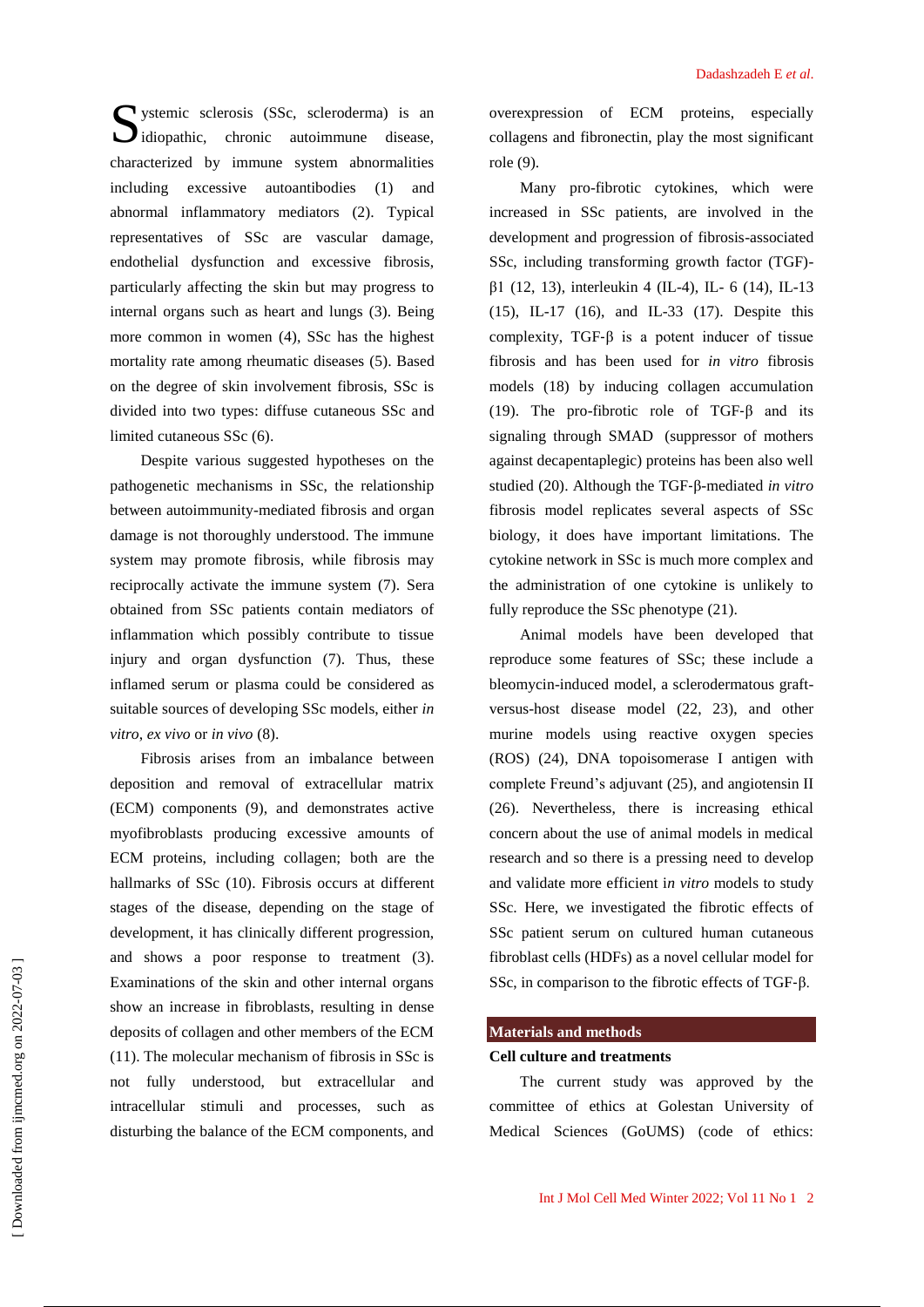IR.GOUMS.REC.1398.121). All subjects provided a written informed consent prior to research participation. Eight female SSc subjects and eight healthy age-matched healthy female volunteers were enrolled. Patients with symptoms overlapping with those of other autoimmune, rheumatic and/or connective tissue diseases were excluded. Venous blood samples were drawn from all subjects and allowed to clot for 30 min before centrifugation at 1,500 g for 15 min. Sera were stored in aliquots at – 80 °C until use. Serum samples were heatinactivated and filtered to remove aggregates, as previously described (27).

The effects of SSc patients sera on TGF-β1 induced fibrosis HDF cells was compared with those of healthy individuals' sera. Briefly, human dermal fibroblast (HDF) cells (National Cell Bank of Iran (NCBI), Pasteur Institute, Iran) (NCBI code: C645) were cultured in Roswell Park Memorial Institute (RPMI) 1640 medium (Bioidea, Iran), containing 100 U/mL penicillin–streptomycin (Bioidea, Iran), and 10% fetal bovine serum (FBS) (Bioidea, Iran), and incubated at 37 °C in 5% CO<sup>2</sup> humidified chamber. Cells were trypsinized using trypsin-EDTA (Bioidea, Iran), seeded into 96-well plates, and divided into four groups: SSc growth medium supplemented with 10% SSc serum, normal growth medium supplemented with 10% healthy human serum,10% FBS, and 10% FBS supplemented with 10 ng/mL recombinant human TGF-β1 (eBioscience, USA) (21), and cultured for 48 h under suitable condition.

# **Picro-Sirius red staining and spectrophotometric analysis**

Picro-Sirius red, a strong anionic dye containing 6 sulfate groups, binds cationic collagen fibers. This is a simple and sensitive technique for collagen staining in tissues and cultures (28). Briefly, cells were cultured in 96-well plates and fixed in Kahle's fixation solution for 10 min at room temperature. Kahle's fixation solution contains 30 ml 95% ethanol, 12 ml 37%

formaldehyde, 4 mL glacial acetic acid, and 60 mL distilled water (29). Cell layers were carefully washed with PBS and incubated in the Picro-Sirius red (Sigma-Aldrich, USA) (0.1% in PBS) at room temperature for 1 h. The staining solution was removed, cells were washed three times with 0.1% acetic acid, and carefully washed once with PBS. For spectrophotometric analysis, Picro-Sirius red was eluted in 0.1 N sodium hydroxide (NaOH), 200 mL/well, the plates were placed on a rocking platform at room temperature for 1 h, and the optical density at 540 nm was determined using a 4300 Chromate Manager spectrophotometer (Peachtree Corners, Georgia, USA) (21).

## **Total RNA extraction and quantitative gene expression analysis by real-time PCR**

Total RNA from cultured HDFs was extracted using RNX-plus reagent (Cinnagen, Iran) according to the manufacturer's instructions. Yield and purity of the extracted RNA was determined by spectrophotometry (Picodrop, Saffron Walden, UK). Total RNA was aliquoted and stored at -80 °C, immediately after extraction. One µg of extracted RNA was reverse transcribed using [RevertAid First Strand cDNA Synthesis](https://www.thermofisher.com/order/catalog/product/K1622?SID=srch-srp-K1622)  [Kit](https://www.thermofisher.com/order/catalog/product/K1622?SID=srch-srp-K1622) (Thermo Fisher, Waltham, MA, USA). Realtime polymerase chain reaction (RT-PCR) was used to quantify mRNA gene expression of *TGFβ1*, collagen type I and III, arginase, *α-SMA*, and Ecadherin. Glyceraldehyde 3-phosphate dehydrogenase (*GAPDH*) was used as an internal control to normalize gene expression levels. The sequences of specific primers are listed in Table 1. Real-time (RT)-PCR reaction was performed using 1 µL total cDNA, 0.5 µL of each primer and an RT-PCR kit with SYBR Green (Yekta Tajhiz, Tehran, Iran) according to the manufacturer's protocols. Reactions were performed using ABI step one plus Cycler (Applied Biosystems, CA, USA) with the following reaction profile for cDNA synthesis: predenaturation for 3 min at 94 °C; PCR amplification for 40 cycles (each cycle consisting of 10 s at 94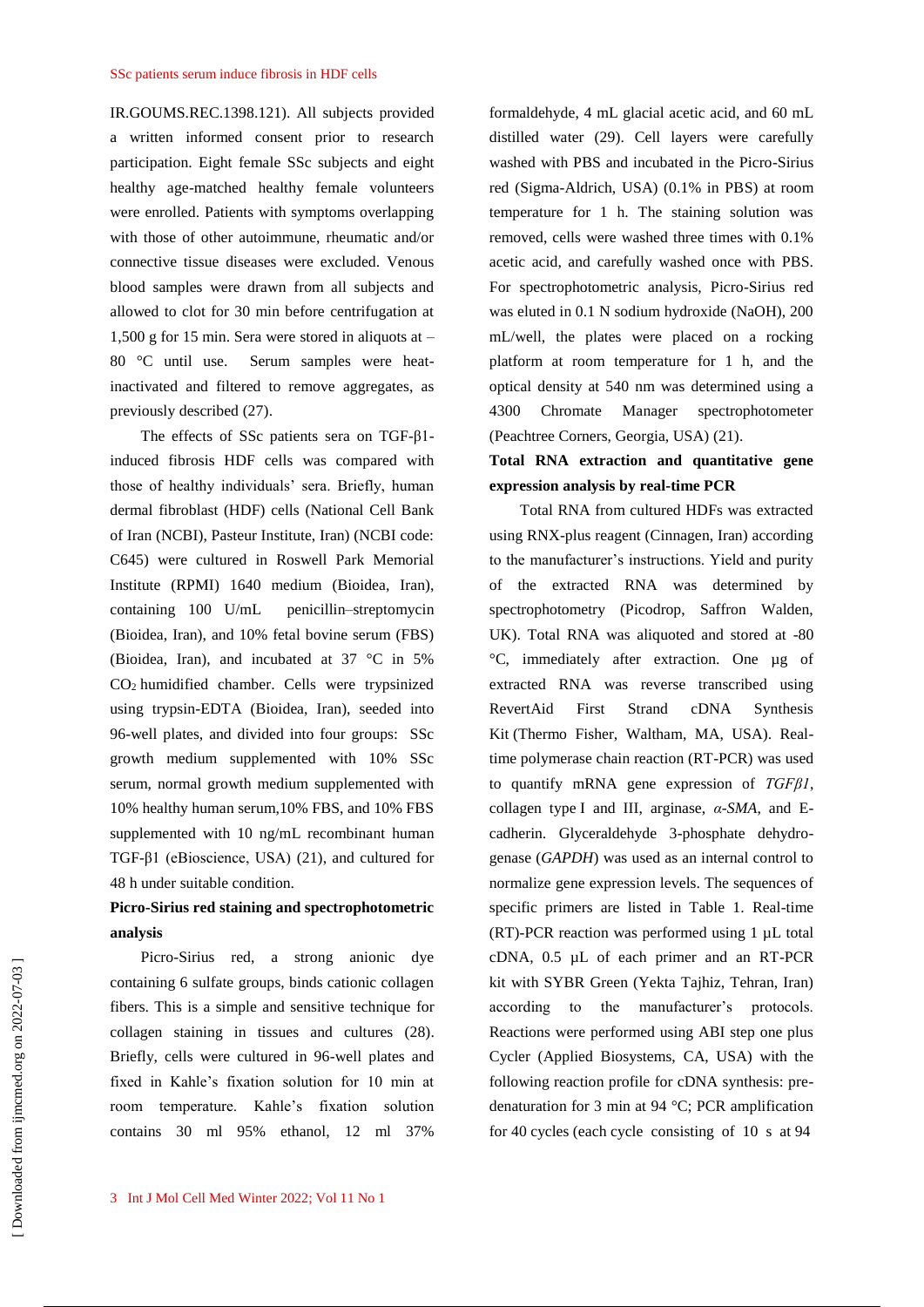| Table1. List of specific primers used for quantitative real time RT-PCR. |                  |                                |                                 |                 |
|--------------------------------------------------------------------------|------------------|--------------------------------|---------------------------------|-----------------|
| <b>Genes</b>                                                             | <b>Gene Bank</b> | Sequence $(5'$ >3')            | $\text{Im}(\ ^{\circ}\text{C})$ | <b>Amplicon</b> |
|                                                                          | accession no.    |                                |                                 | size (bp)       |
| $hCollal-F$                                                              | NM 001100.4      | <b>ACGAAGACATCCCACCAATC</b>    | 58                              | 259             |
| $hCollaI-R$                                                              | NM 001100.4      | ATGGTACCTGAGGCCGTTC            |                                 |                 |
| $hCOL3A1-F$                                                              | NM 000090.4      | AGGATGGTTGCACGAAACAC           | 58                              | 70              |
| $hCOL3A1-R$                                                              | NM 000090.4      | <b>ACAGCCTTGCGTGTTCGATA</b>    |                                 |                 |
| $ARGI-F$                                                                 | NM 001244438.2   | <b>CCCTGGGGAACACTACATTTTG</b>  | 59.5                            | 79              |
| $ARGI-R$                                                                 | NM 001244438.2   | <b>GCCAATTCCTAGTCTGTCCACTT</b> |                                 |                 |
| <i>TGFB1-F</i>                                                           | NM 000660.7      | CAGCAACAATTCCTGGCGAT           | 58                              | 202             |
| $TGFB1-R$                                                                | NM 000660.7      | GGTAGTGAACCCGTTGATGT           |                                 |                 |
| E. Cadherin-F                                                            | NM Z35402.1      | <b>ATTTTTCCCTCGACACCGAT</b>    | 60                              | 248             |
| E. Cadherin-R                                                            | NM Z35402.1      | <b>TCCCAGGCGTAGACCAAGA</b>     |                                 |                 |
| <b>GAPDH-F</b>                                                           | NM 001357943.2   | GAAGGTGAAGGTCGGAGT             | 58                              | 172             |
| GAPDH-R                                                                  | NM 001357943.2   | <b>GAAGATGGTGATGGGATTTC</b>    |                                 |                 |

 $\degree$ C, 30 s at 60  $\degree$ C and 40 s at 72  $\degree$ C). The efficiency and specificity of each primer set was confirmed with standard curve and melting profile analysis. **Measurement of TGF-β1 levels in cell culture supernatant**

Cell culture supernatants were collected and stored at -80 °C until assay. TGF-β1 levels were measured using a commercial human/mouse TGFβ1 ELISA kit (eBioscience, San Diego, USA). Reaction products in triplicate wells were measured at the wavelength of 570 nm according to the manufacturer's guidelines using a Stat Fax 4300 Chromate Manager spectrophotometer.

#### **Statistical analyses**

All biological and experimental assay were performed in triplicate and data were presented as mean ± SD. SPSS 26.0 and GraphPad Prism 8.4.3 were used for data analyses. The nonparametric test of Kruskal-Wallis was used to compare means of multiple samples. Mann-Whitney U-test and the independent samples t-test were used to compare mean differences between two groups. 2<sup>-∆∆Ct</sup> method was used to normalize results. P-values <0.05 were considered as statistically significant.

#### **Results**

**Serum from SSc patients increased the production of collagen in HDF cells**

In order to evaluate the amount of collagen production from HDF cells among four treatment groups, the Picro-Sirius red staining method was used. As shown in figure 1, the collagen secretion was significantly different between four different study groups including HDF cells incubated with serum of scleroderma patients (10%), serum of healthy individuals (10%), with FBS (10%) alone or incubated with FBS (10%) plus TGF-β1 (10 ng/mL). The red color (relating to collagen content) was more intense in cells incubated either with SSc serum or FBS+ TGF-β1 groups. The morphology of the cells treated with SSc serum or FBS+ TGF-β1 were different changing to more nodular and multilayer arrangement; however, the FBS and healthy serum-treated cells showed more fibroblastlike and single layer shape (Figure 1A). Quantitative measurements by spectrometry also indicated the significant elevation of collagen in SSc serum and FBS+ TGF-β1 groups. As shown in figure 1B, collagen content in the SSc serum treatment group was significantly higher than the healthy serum treatment group ( $P = 0.032$ ), and also the collagen content of the TGF-β1 group was remarkably higher than the FBS group ( $P = 0.007$ ). **The effect of serum from SSc patients on the expression of fibrosis genes in comparison** 

**TGFβ1 fibrosis model**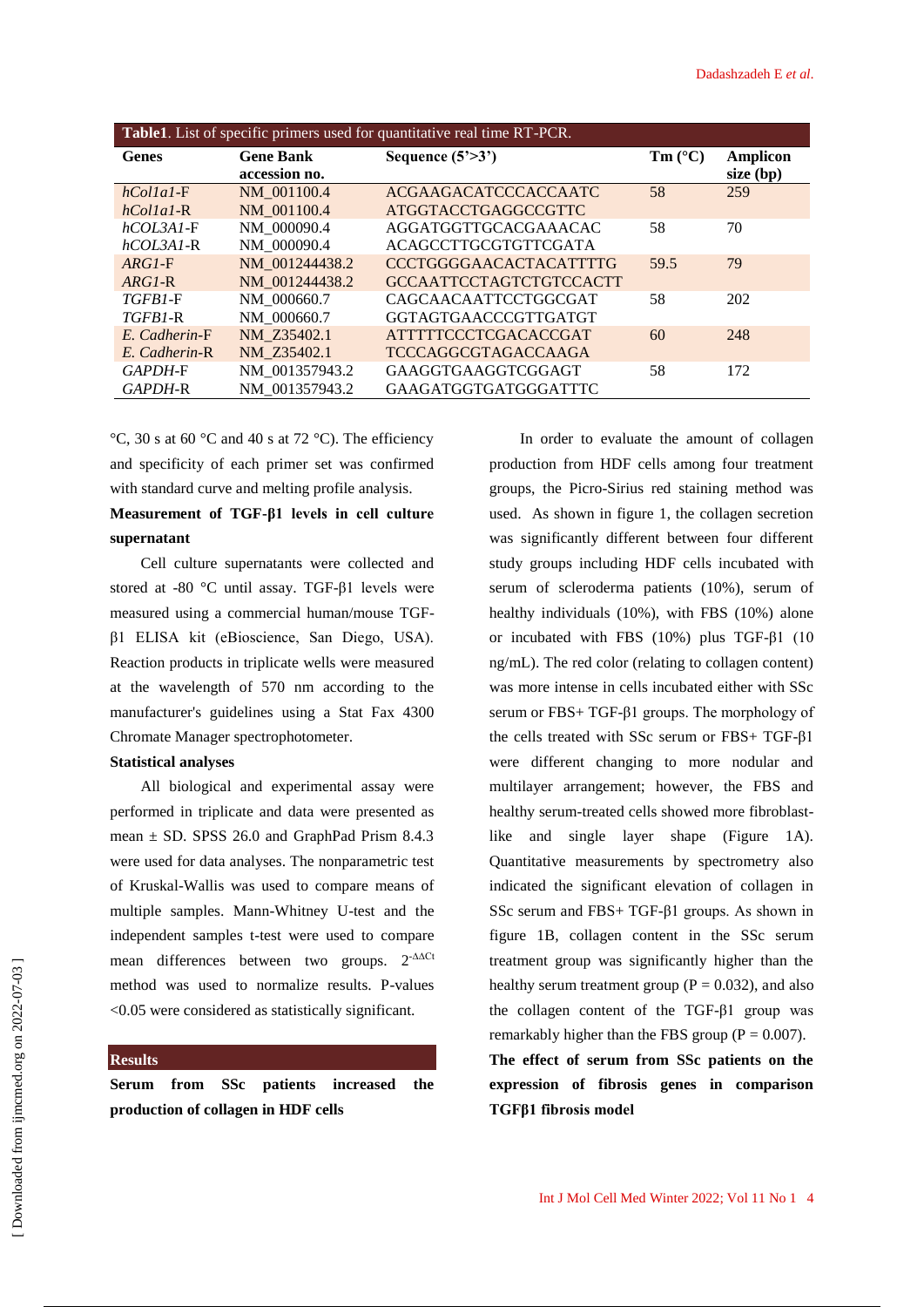$(B)$ 







TGF-Beta (-), FBS (+)

Healthy Serum (+)

TGF-Beta 10ng/ml (+), FBS (+)

**Fig. 1**. **Collagen content assay using Picro-Sirius red staining.** A: The amount of collagen in cultured human fibroblasts exposed to sera from four sources: SSc subjects, healthy individuals, FBS, and FBS supplemented TGF-β1 (10 ng/mL). Each condition was tested in triplicate. Collagen content was significantly different among the four groups (P =0.0001), as determined by the nonparametric Kruskal-Wallis with Dunn-Bonferroni *post hoc* testing. Each bar demonstrates means ± SEM for normally distributed values. The dots in the graph show value for each replicate. \*P < 0.05, \*\*\* P < 0.001, \*\*\*\* P < 0.0001. B: The microscopic appearance of human dermal fibroblasts stained with Picro-Sirius red to demonstrate collagen accumulation.

As shown in Figure 2A, the highest level of *TGF-β1* gene expression was observed in the SSc serum incubated cells. We found that normalized *TGF-β1* gene expression level in SSc serum-treated cells was higher than FBS+ TGF-β1 treated cells. In accordance to the Picro-Sirius staining results, figure 2B and 2C showed that the gene expression of collagen type I and III were higher in HDF cells treated with SSc serum than healthy controls and also in dermal cells treated with recombinant TGF-

β1 compared to FBS alone; however, the difference were statistically non-significant. The maximum expression level of other fibrosis associated genes *α-SMA* and arginase were observed in HDF cells treated with FBS supplemented with human recombinant TGF-β1(not statistically significant, Figure 2D-E). As demonstrated in figure 2F, we showed that the mRNA expression level of E-Cadherin, as an epithelial associated gene, was decreased when HDF cells were exposed to TGF-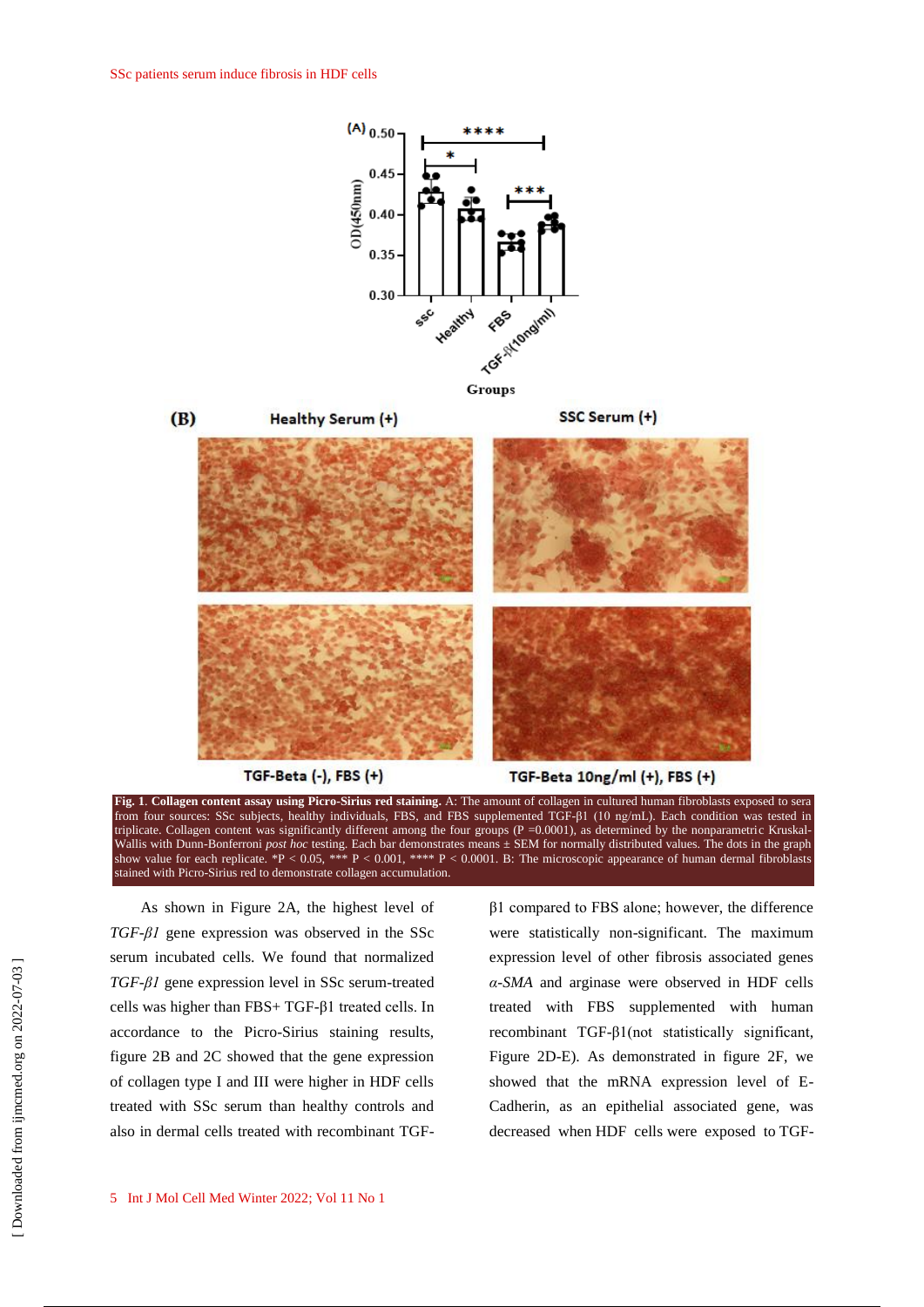

**Fig. 2**. **The mRNA expression levels of fibrosis-associated genes among cultured cells exposed to four treatments.** The differences in the mRNA expression levels of fibrosis-associated genes in fibroblasts, cultured with serum from healthy controls, serum from SSC patients, FBS alone and human TGFβ1 (10 ng/mL) + FBS, are demonstrated**.** A: *TGFβ*; B: Collagen I; C: Collagen III; D: *α-SMA;* E: Ecadherin; F: Arginase. Results are presented as mean ± SEM. Data were analyzed using the nonparametric Kruskal-Wallis test with Dunn-Bonferroni *post hoc* testing. NS: not statistically significant.



**Fig. 3**. **TGF-β1 levels in cell culture supernatants.** The differences in the TGF-β1 levels in fibroblasts, cultured with serum from healthy controls, serum from SSC patients, FBS alone and human TGFß1 (10 ng/mL) + FBS, are demonstrated. Kruskal-Wallis with Dunn-Bonferroni *post hoc* test was used to compare the means of multiple samples. All of the experiments were repeated in duplicate for each sample. Data of each bar demonstrates means  $\pm$  SD for all values. NS: not statistically significant

 $β1 + FBS$  or human serum from SSc patients compared to FBS or healthy control, respectively (not statistically significant).

**Serum from SSc patients increased the secretion of TGF-β in HDF cells**

As shown in Figure 3, the secretion of TGFβ1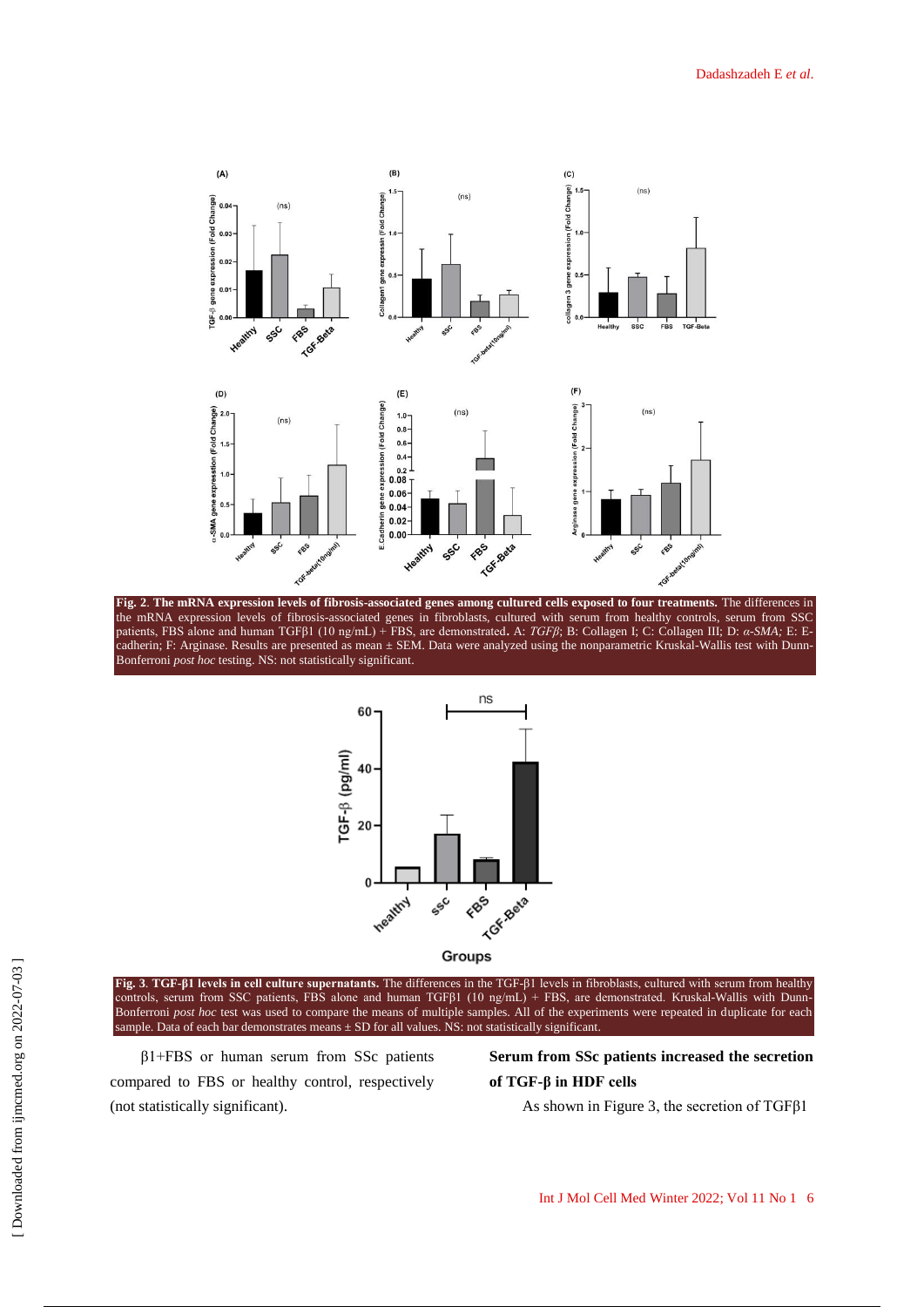was significantly different between treatment groups  $(P = 0.046)$ , with increased levels in supernatant of human dermal fibroblast cells treated with both SSc serum and FBS+ TGF-β1. The highest level of TGF-β1 was detected in FBS+ TGF-β1 group. The TGF-β1 level in supernatant of the SSc serum treated HDF cells was higher than healthy serum treated cells, indicating the fibrotic effect of SSc serum in cell culture

#### **Discussion**

SSc is a complex autoimmune disease defined by fibrosis-associated complications (30, 31). Among the developed *in vitro* fibrosis models, previous models have been characterized by TGF-β induction (21), but there is no specific cellular model for SSc that can be similar to the clinical conditions of scleroderma (21, 32). Accordingly, we investigated the fibrosis effects of serum from SSc patients on human dermal fibroblast cells (HDFs), in comparison with the fibrosis model induced on human fibroblast cells by TGF-β1.

In this study, in order to evaluate the accuracy of the fibrosis model induced by growth factor TGF-β1, a comparison of this group with the FBS group was conducted. We also performed a comparison between serum from SSc patients and healthy individuals to evaluate the effect of inducing fibrosis. In the current study, we used 10ng/ml of TGF-β1 for fibrosis induction in HDF cells and found higher collagen content, higher fibrosis-associated gene expression (*TGF-β1*, collagen I and III, *α-SMA*) and higher TGF-β1 secretion. Although both SSc serum treated and TGF-β1 treated fibroblasts demonstrated elevated levels of TGF-β1, the lower levels of TGF-β1 among cytokine-treated counterparts could be due to the negative regulation of the TGF-β signaling, during the addition of excessive, exogenous cytokines to the culture media (33). The  $\alpha$ -SMA is the main marker of active fibroblast cells named myofibroblasts (34), which increases in fibrotic

conditions (35). The  $\alpha$ -SMA is the actin protein isoform and plays an important role in the fibrosis process. The expression of *α-SMA* is higher in myofibroblasts and their activation plays an important role in the fibrosis promotion (36). As mentioned, we found higher expression of the fibrosis-associated genes in the FBS+TGF-β1 group compared to FBS group. Similar changes in the gene expression were seen in the group of HDF cells treated with serum from SSc patients in comparison with the serum from healthy individuals, which may be due to the high level of several inflammatory factors and fibrosis stimulants in the serum of these individuals (37). These inflammatory factors including pro-inflammatory cytokines such as IL-6, IL1β, and IL-8 are not only attributed to fibrosis, but also related to several other fibrosis-related diseases (38).

Both TGF-β1 and SSc patient serum, compared to the other two groups (FBS and normal serum), non-significantly increased the gene expression of arginase, the enzyme involved in production of polyamines. Polyamines as ingredient of extracellular matrix elements can play an important role in cell migration and are indirectly related to the fibrotic conditions (39). Although, TGF-β1 treatment markedly increased the mRNA expression of arginase in HDF cells, compared to other counterparts, this elevation was not noticeable among HDF cells treated with SSc serum, which might be due to the lack of other necessary ECM components to elicit its expression (40).

Collagen secretion is also increased by the induction of TGF-β1 in the studies using Picro-Sirius staining according to the previous studies (21). In the current study, the comparison between TGF-β1 and the FBS groups, as well as the SSc serum group in comparison with the normal serum group demonstrated a significant increase in collagen content of the two first groups in comparison to their counterparts. This observation is in accordance with the results of the previous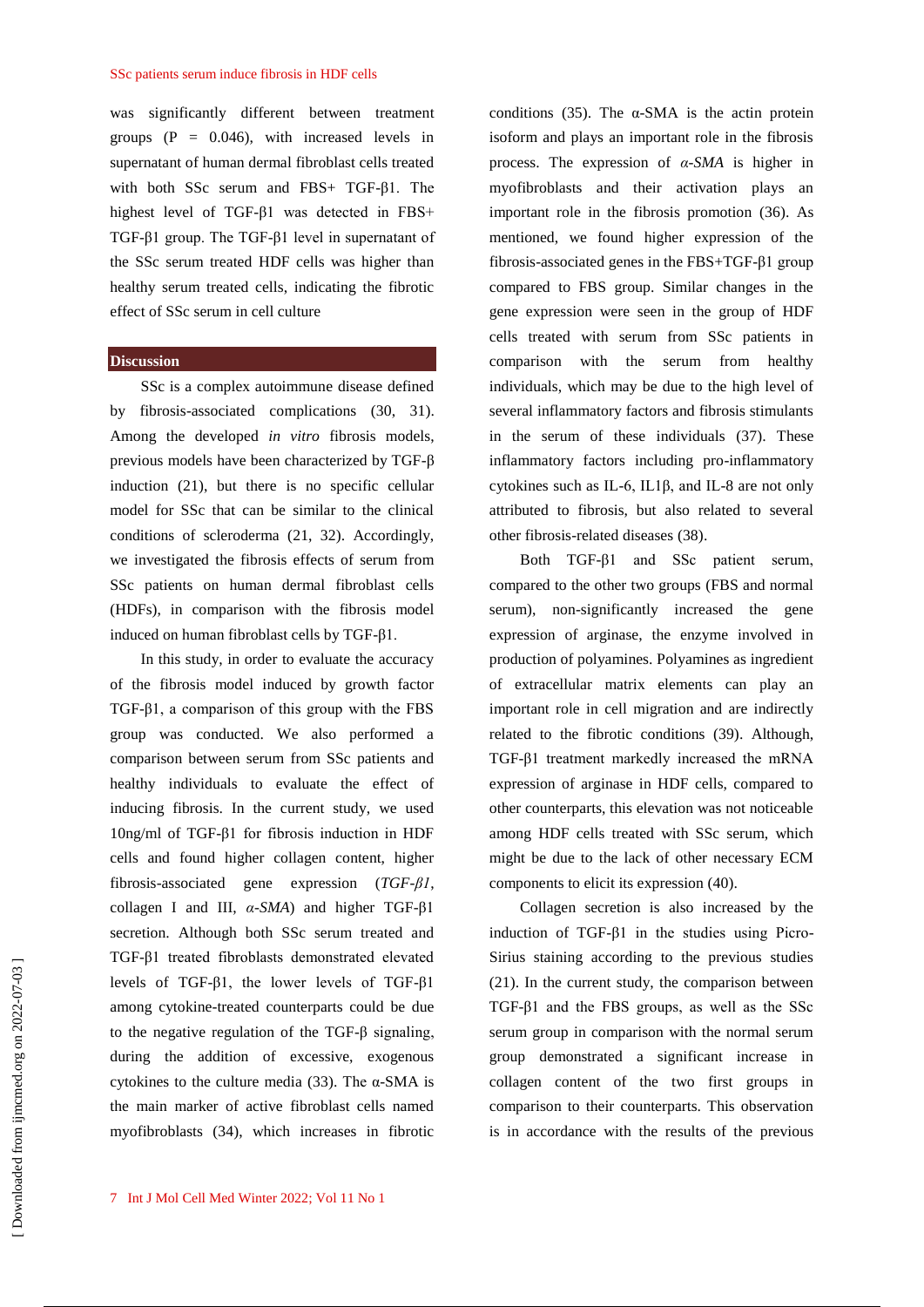studies (21), TGF-β1 at a concentration of 1 ng/mL is able to induce fibrosis and thus increase the mRNA expression levels of collagen type I and III, which are important components of the ECM repair following injury. Although collagen type I is generally introduced as a major fibrosis-associated protein, the increase in thin fibrils of SSc skin is most likely due to an increase in type III collagen (41). Accordingly, the higher levels of both collagen types among SSc treated samples, could demonstrate the indisputable effect of SSc serum on the expression of fibrosis-associated genes. To the best of our knowledge, this is the first study investigating the effect of sera from SSc patients on fibrosis induction in HDF fibroblasts and also proposing an in *vitro/ex vivo* model. This model is probably suitable for investigating the effect of anti-fibrotic and anti-inflammatory agents in preclinical studies.

We also showed that E-cadherin was decreased among HDF cells treated with serum from SSc patients compared to the groups treated with serum from the healthy individuals, and in the TGF-β1 treated cells in comparison with the FBS group. According to previous studies, the expression of E-cadherin gene is decreased in fibrotic conditions (42), which was in accordance with our findings. The downregulation of Ecadherin could be responsible for the loss of cellular adhesion and the overexpression of βcatenin for the induction of fibrosis (43). It also can explain the morphological changes and nodular rearrangement of the TGF-β1 and SSc serum treated HDF cells observed in Figure 1. It was previously reported that TGF-β1 induction can increase the collagen secretion using Picro-Sirius staining method (21). Our investigation was also associated with limitations, including the diverse clinical symptoms of included SSc patients. In spite of our significant efforts to match the confounding variables between the patients and the healthy subjects, due to the origin of SSc which

encompasses diverse inflammatory manifestations, the sera might have been different, regarding the inflammatory background. In order to overcome this limitation, we pooled the sera from patients and increased the biological replicates. Moreover, we studied the effects of sera from SSc patients in monolayer cell culture, which is suggested to be studied in 3D culture, in future studies to better evaluate the effects of ECM components. In the current study, the comparison between TGF-β1 and the FBS groups, as well as the SSc serum group in comparison with the normal serum group demonstrated a significant increase in collagen content of the two first groups in comparison to their counterparts. Accordingly, the SSc seruminduced fibrosis assessment in HDF cell culture could potentially be a suitable model for investigating the effect of anti-fibrotic and antiinflammatory agents in pre-clinical studies.

In conclusion, we developed and characterized an *ex vivo*/ *in vitro* cellular model of SSc by applying serum from SSc patients and inducing fibrosis in human dermal fibroblast (HDF) culture, in comparison to a previously confirmed induction model by TGF-β1. We showed that serum from SSc patients, due to the ability of inducing pro-fibrotic state in the HDF cells, could be an effective alternative for TGF-β1 induced fibrosis model and could be used to study the effects of anti-fibrotic agents in SSc; similar approaches could be used for other diseases.

#### **Acknowledgments**

We would like to appreciate the scientific and technical consults from Professor Jeffrey kopp. This article was derived from a M.Sc. thesis in the field of Medical Immunology which was financially supported by the Deputy of Research and Technology at GoUMS (Grant code: 110609)

### **Conflict of Interest**

Authors declare no conflict of interest.

#### **References**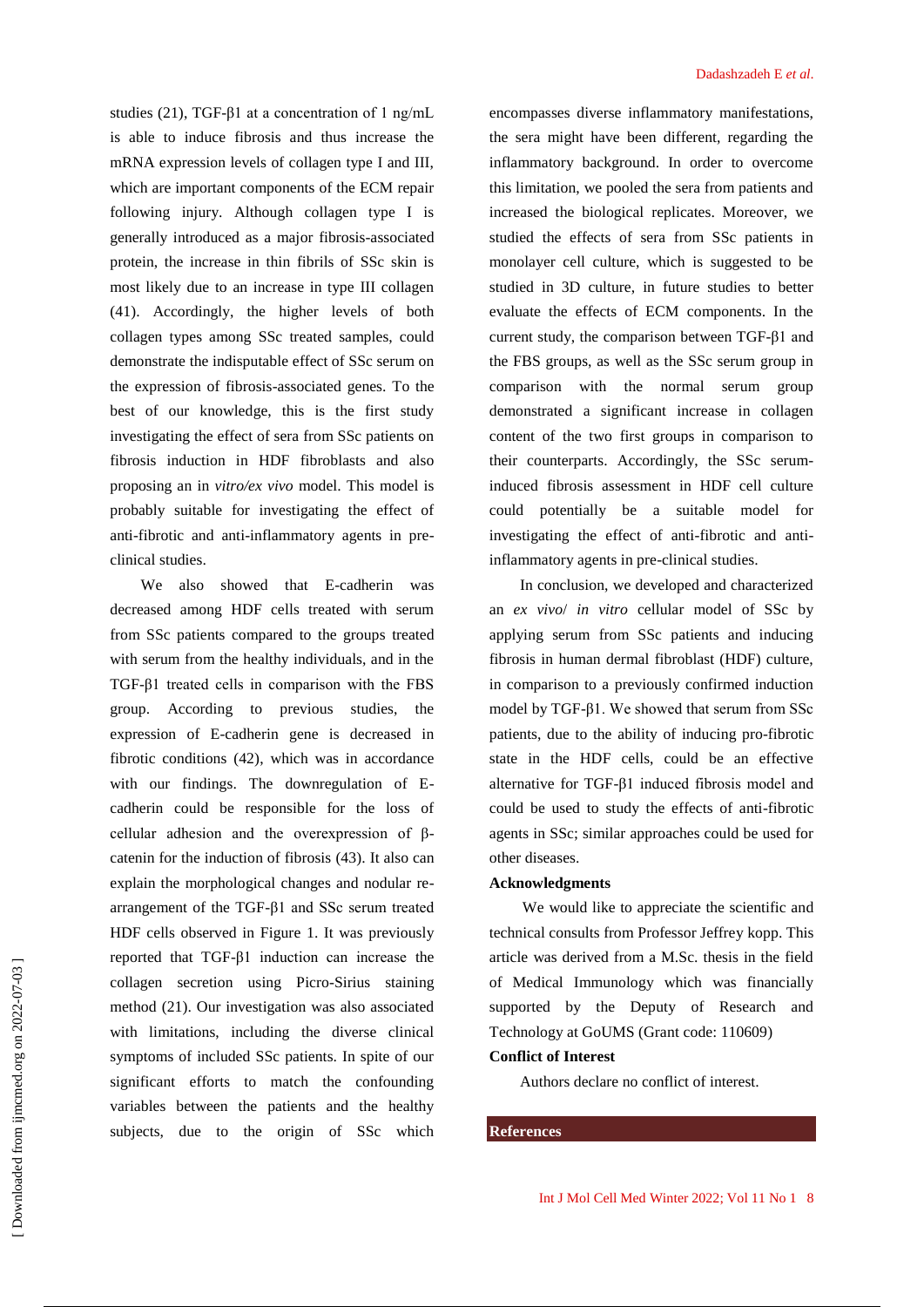#### SSc patients serum induce fibrosis in HDF cells

1. Furue M, Mitoma C, Mitoma H, et al. Pathogenesis of systemic sclerosis-current concept and emerging treatments. Immunol Res 2017;65:790-7.

2. Doridot L, Jeljeli M, Chene C, et al. Implication of oxidative stress in the pathogenesis of systemic sclerosis via inflammation, autoimmunity and fibrosis. Redox Biol 2019;25:101122.

3. Korman B. Evolving insights into the cellular and molecular pathogenesis of fibrosis in systemic sclerosis. Transl Res 2019;209:77-89.

4. Desbois AC, Cacoub P. Systemic sclerosis: An update in 2016. Autoimmun Rev 2016;15:417-26.

5. Almeida C, Almeida I, Vasconcelos C. Quality of life in systemic sclerosis. Autoimmun Rev 2015;14:1087-96.

6. Yanaba K. Strategy for treatment of fibrosis in systemic sclerosis: Present and future. J Dermatol 2016;43:46-55.

7. Brown M, O'Reilly S. The immunopathogenesis of fibrosis in systemic sclerosis. Clin Exp Immunol 2019;195:310-21.

8. Codullo V, Baldwin HM, Singh MD, et al. An investigation of the inflammatory cytokine and chemokine network in systemic sclerosis. Ann Rheum Dis 2011;70:1115-21.

9. Wick G, Grundtman C, Mayerl C, et al. The immunology of fibrosis. Annu Rev Immunol 2013;31:107-35.

10. Serrati S, Chilla A, Laurenzana A, et al. Systemic sclerosis endothelial cells recruit and activate dermal fibroblasts by induction of a connective tissue growth factor (CCN2)/transforming growth factor beta-dependent mesenchymal-to-mesenchymal transition. Arthritis Rheum 2013;65:258-69.

11. Leask A. Matrix remodeling in systemic sclerosis. Semin Immunopathol 2015;37:559-63.

12. Varga J, Pasche B. Transforming growth factor beta as a therapeutic target in systemic sclerosis. Nat Rev Rheumatol 2009;5:200-6.

13. Mohammadi S, Seyedhoseini FS, Asadi J, et al. Effects of berberine on the secretion of cytokines and expression of genes involved in cell cycle regulation in THP-1 monocytic cell line. Iran J Basic Med Sci 2017;20:530-7.

14. O'Reilly S, Hugle T, van Laar JM. T cells in systemic sclerosis: a reappraisal. Rheumatology (Oxford) 2012;51: 1540-9.

15. O'Reilly S. Role of interleukin-13 in fibrosis, particularly systemic sclerosis. Biofactors 2013;39:593-6.

16. Mohammadi S, Sedighi S, Memarian A. IL-17 is Aberrantly Overexpressed Among Under-treatment Systemic Lupus Erythematosus Patients. Iran J Pathol 2019;14:236-42.

17. Vettori S, Cuomo G, Iudici M, et al. Early systemic sclerosis: serum profiling of factors involved in endothelial, T-cell, and fibroblast interplay is marked by elevated interleukin-33 levels. J Clin Immunol 2014;34:663-8.

18. Branton MH, Kopp JB. TGF-beta and fibrosis. Microbes Infect 1999;1:1349-65.

19. Liu Y. Renal fibrosis: new insights into the pathogenesis and therapeutics. Kidney Int 2006;69:213-7.

20. Lafyatis R. Transforming growth factor beta--at the centre of systemic sclerosis. Nat Rev Rheumatol 2014;10:706-19.

21. Xu Q, Norman JT, Shrivastav S, et al. In vitro models of TGF-beta-induced fibrosis suitable for high-throughput screening of antifibrotic agents. Am J Physiol Renal Physiol 2007;293:F631-40.

22. Asano Y. Recent advances in animal models of systemic sclerosis. J Dermatol 2016;43:19-28.

23. Ruzek MC, Jha S, Ledbetter S, et al. A modified model of graft-versus-host-induced systemic sclerosis (scleroderma) exhibits all major aspects of the human disease. Arthritis Rheum 2004;50:1319-31.

24. Servettaz A, Goulvestre C, Kavian N, et al. Selective oxidation of DNA topoisomerase 1 induces systemic sclerosis in the mouse. J Immunol 2009;182:5855-64.

25. Yoshizaki A, Yanaba K, Ogawa A, et al. Immunization with DNA topoisomerase I and Freund's complete adjuvant induces skin and lung fibrosis and autoimmunity via interleukin-6 signaling. Arthritis Rheum 2011;63:3575-85.

26. Stawski L, Han R, Bujor AM, et al. Angiotensin II induces skin fibrosis: a novel mouse model of dermal fibrosis. Arthritis Res Ther 2012;14:R194.

27. Saghaeian JM, Mohammadi S, Sedighi S. Culture and differentiation of monocyte derived macrophages using human serum: an optimized method. Zahedan J Res Med Sci 2016;18:e7362.

28. Lattouf R, Younes R, Lutomski D, et al. Picrosirius red staining: a useful tool to appraise collagen networks in normal and pathological tissues. J Histochem Cytochem 2014;62:751-8. 29. Souza CM, Lima CG, Alves MJ, Jr., et al. Standardization of

histological procedures for the detection of toxic substances by